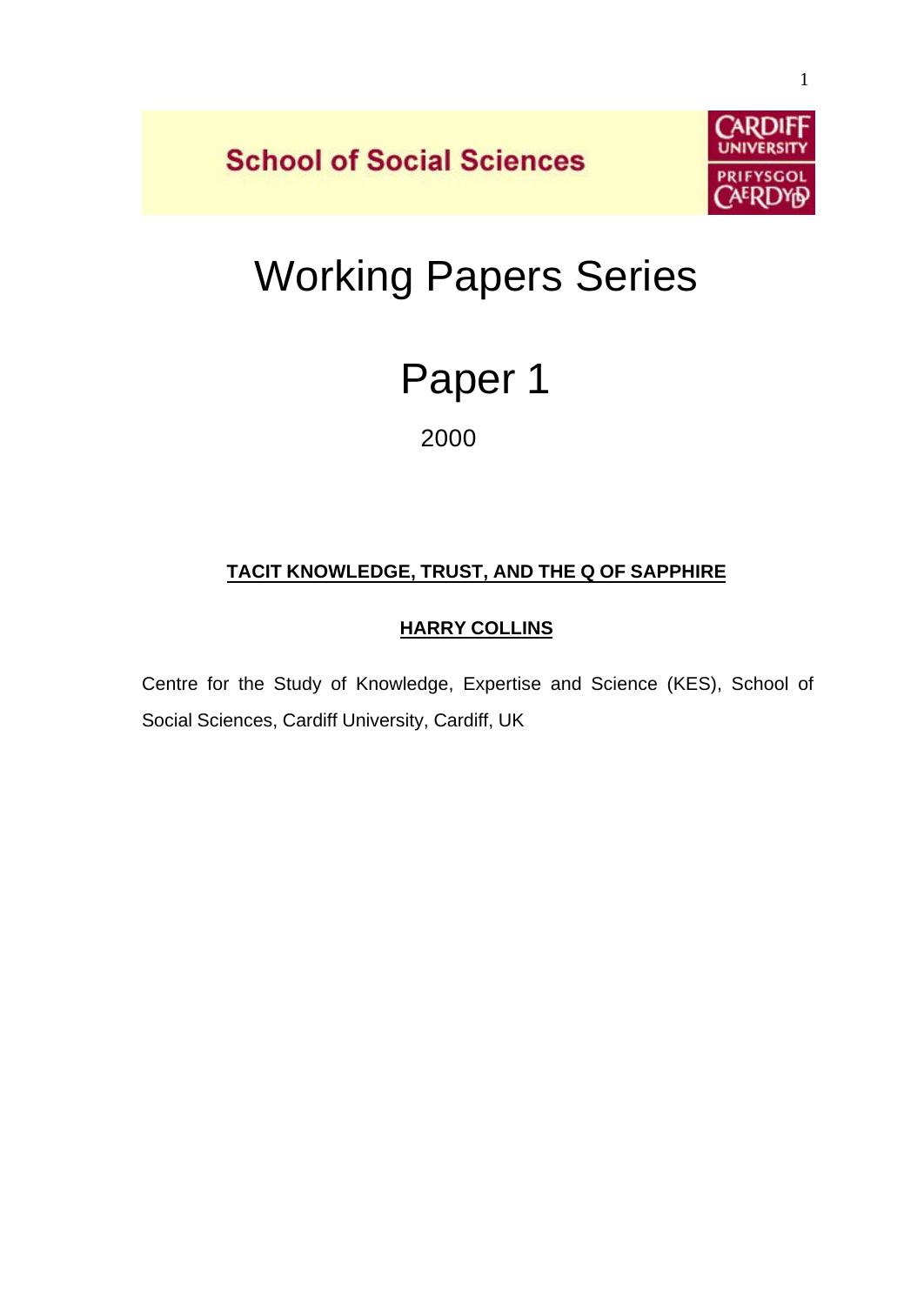**Russian measurements of the quality factor (Q) of sapphire, made twenty years ago have only just been repeated in the West. Shortfalls in tacit knowledge have been partly responsible. The idea of tacit knowledge, first put forward by the physical chemist, Michael Polanyi, has been studied and analysed over the last two decades. A new classification of tacit knowledge is offered here and applied to the case of sapphire. The importance of personal contact between scientists is brought out and the sources of trust described. It is suggested that the reproduction of findings could be aided by a small addition to the information contained in experimental reports.**

#### **1. WHAT IS TACIT KNOWLEDGE?**

Measurements on the quality factor of sapphire made twenty years ago in Russia were repeated in the West only this summer. The failure to transfer the `tacit knowledge' of how to make the measurements has been responsible for at least some of the delay. The idea that scientists have 'tacit knowledge' was first introduced by the physical chemist Michael Polanyi.<sup>1</sup> Tacit knowledge has been shown to have an influence in laser-building and the development of nuclear weapons,<sup>2,3</sup> and the idea has been refined by considering its importance for expert systems and other `intelligent machines.<sup>14,5</sup>

Some scientists can do certain experiments while others cannot. This might be because the latter are bad at hand-eye co-ordination or related skills; it might be because the unsuccessful scientists do not have the right equipment or specimens to hand; or it might be because they lack tacit knowledge defined as knowledge or abilities that can be passed between scientists by personal contact but cannot be, or has not been, set out or passed on in formulae, diagrams, or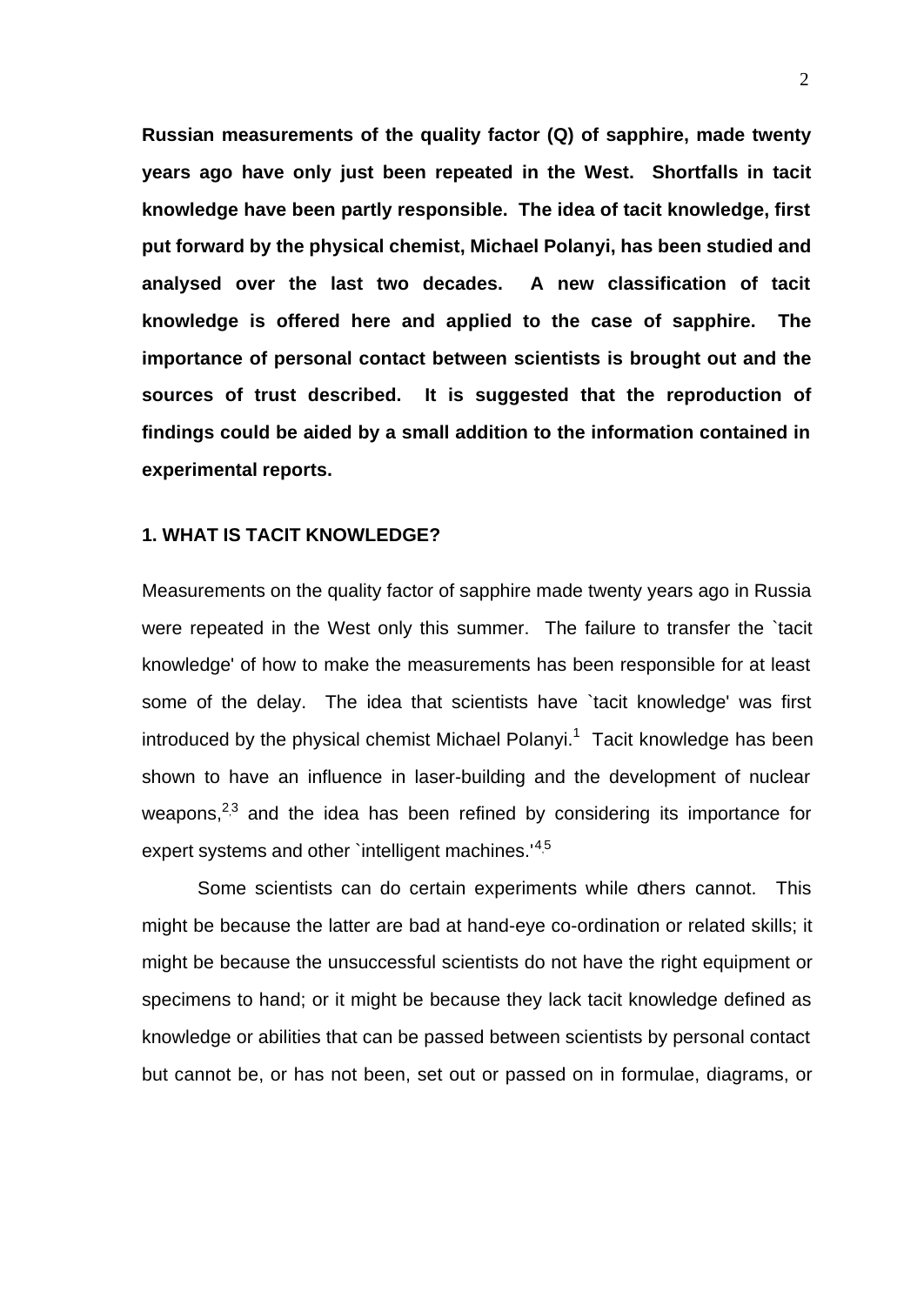verbal descriptions and instructions for action. Where transfer of tacit knowledge is a problem it can sometimes be solved by an exchange of visits: experimenter (B), who cannot accomplish a measurement or make a piece of apparatus work, will often succeed after spending time in the laboratory of already accomplished experimenter (A), or after having A work for a period in B's laboratory. At least five kinds of knowledge can be passed on by such personal contact:

1. Concealed Knowledge: A does not want to tell `the tricks of the trade' to others or journals provide insufficient space to include such details. A laboratory visit reveals these things.

Concealed Knowledge is not very interesting as a `philosophical' category since the the limitations have to do with logistics or deliberate concealment. The next four kinds of tacit knowledge apply even when A has no intention to conceal and there is shortage of space.

- 2. Mismatched Salience: There are an indefinite number of potentially important variables in a new and difficult experiment and the two parties focus on different ones. Thus, A does not realise that B needs to be told to do things in certain ways and B does not know the right questions to ask. The problem is resolved when A and B and watch each other work.
- 3. Ostensive Knowledge: Words, diagrams, or photographs cannot convey information that can be understood by direct showing or pointing.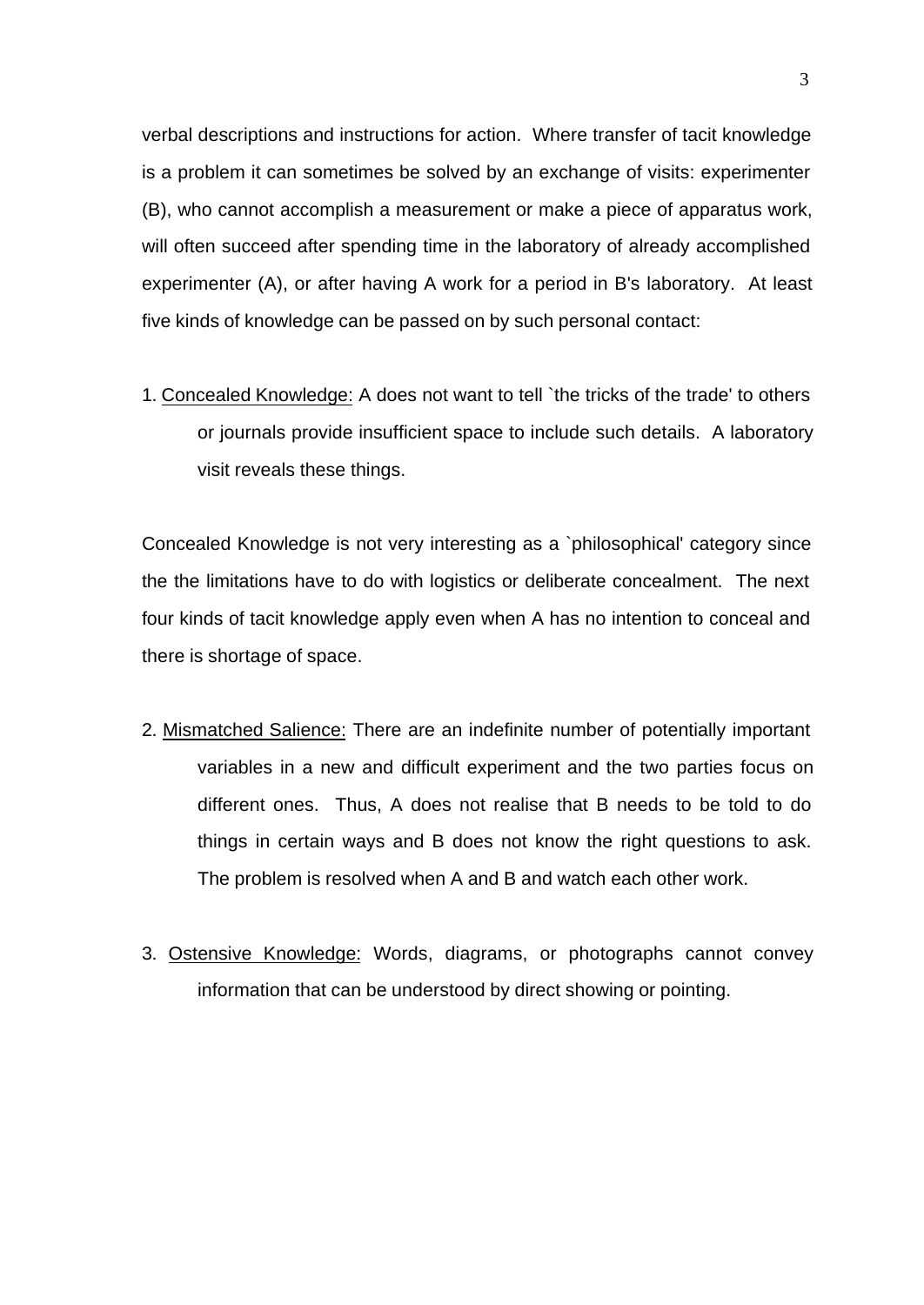- 4. Unrecognised Knowledge: A performs aspects of an experiment a certain way without realising their importance; B will pick up the same habit during a visit while neither party realises that anything important has been passed on. Much Unrecognised Knowledge becomes recognised and explained as a field of science becomes better understood but this is not necessary. (The importance of the characteristics of the varnish used by Stradivarius and passed on to his apprentices has only just been recognised!)
- 5. Uncognizable Knowledge: Humans do things such as speak acceptablyformed phrases in their native language without knowing how they do it. Such abilities can be passed on only through apprenticeship and unconscious emulation.<sup>4,5</sup> Aspects of experimental practice are similar. Uncognizable Knowledge is the most philosophically contentious case: `reductionists' will want to say that all our abilities will one day be understood at the level of the physics and chemistry of the body and brain so that category 5 will collapse into 4; others believe that abilities such as language are irreducably social accomplishments $^6$  which means they will never be understood at the level of brain functioning. But the philosophical argument is irrelevant to the understanding of the way tacit knowledge works in experimentation for two reasons. First, the fact that language and similar human accomplishments are currently not fully understood means that now, and for the foreseeable future, even that which can be articulated in language rests on a foundation of uncognized abilities even if they are not for ever uncognizable. Second, so long as science continues to develop, new experiments will be continually passing through a stage in which they are not fully understood and certain aspects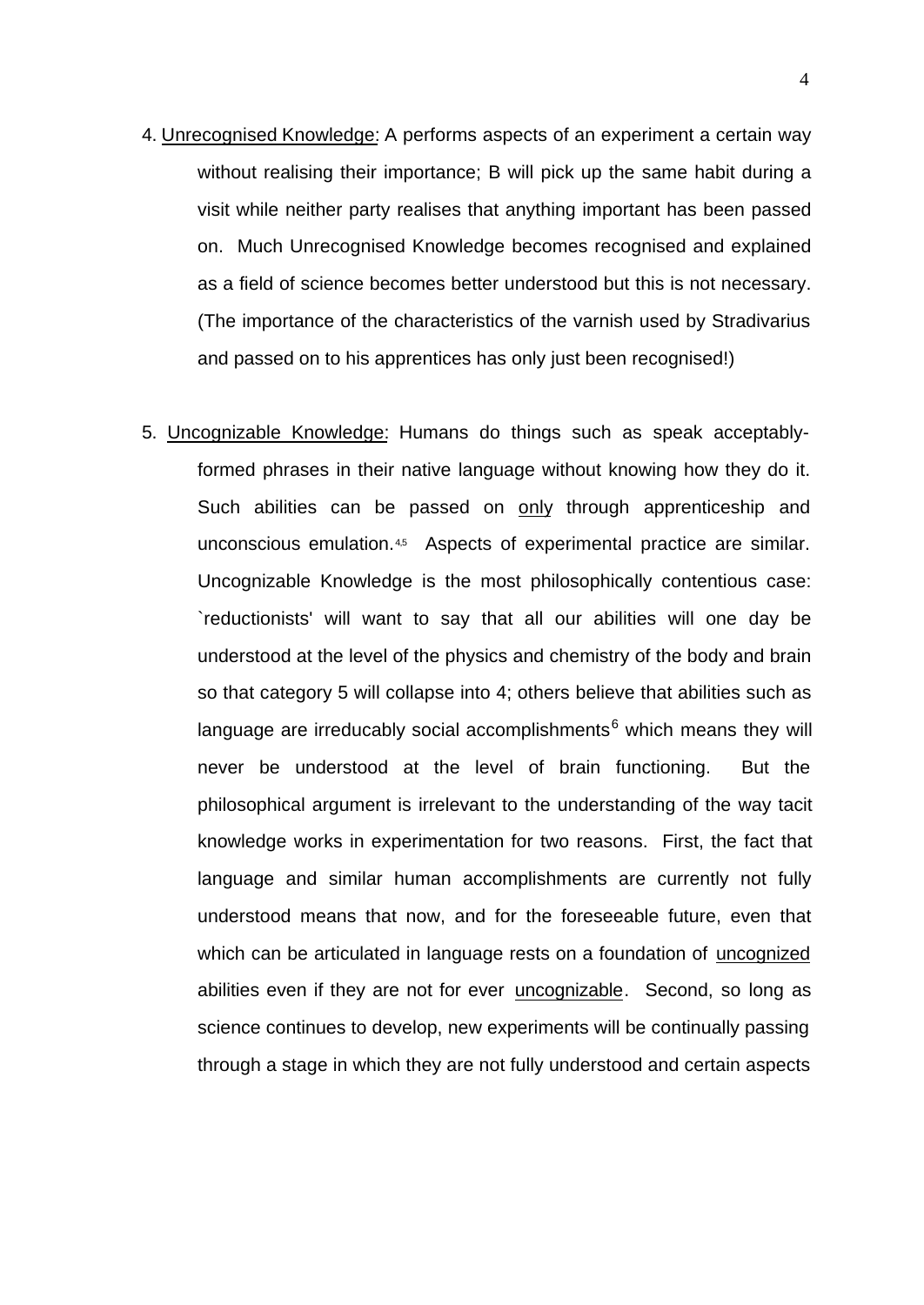of the skills required to do them will be passed between experimenters only tacitly.

Given the above classification there are four ways in which procedures that were once esoteric and difficult because of their tacit component become routine. First, as we interact socially, that which was not obvious becomes obvious; this is what happens in the case of Concealed Knowledge, Mismatched Salience, and Ostensive Knowledge. Second, as we understand more science we learn to make explicit that of which we were once unaware: Unrecognised Knowledge becomes recognised and can be passed on without personal contact. Third, social contact between scientists spreads knowledge that is still tacit throughout the community; that is, more scientists learn the new experimental language even though no-one can knows its `grammar' in a conscious way. This mechanism applies to Unrecognised Knowledge so long as it remains unrecognised and to Uncognized/able Knowledge. Fourth, mechanical or `turnkey' methods for packaging the experiment are worked out replacing the need for tacit knowledge (which is the direction in which the case discussed below is now headed).

#### **2. TRUST AND TACIT KNOWLEDGE**

Tacit knowledge makes it hard to know how much time and effort will be required to copy a new piece of apparatus or to check a measurement that has been reported elsewhere. If A's result is hard to repeat, B has to choose whether to give up that type of work, do more experiments, try to learn more by arranging visits, or announce publicly that the original result cannot be confirmed. These options have different risks and costs; in highly contested fields, such as the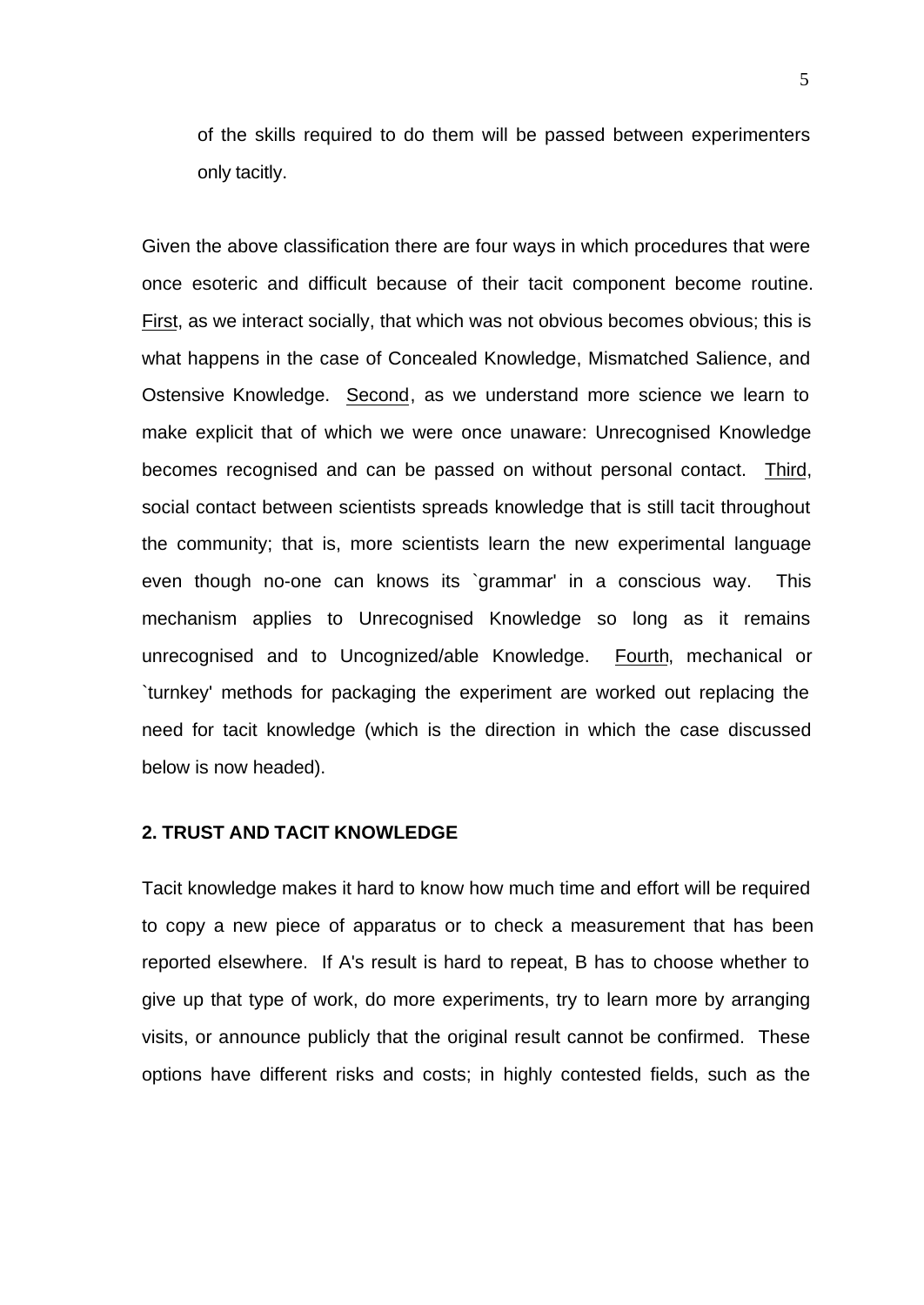early days of gravitational wave detection, a dilemma sometimes referred to as the `experimenter's regress is apparent,'<sup>7</sup> but even in less contested fields the choices are difficult. Other things being equal, the more certain is B that A's result is genuine, the longer will B press on. A physicist described the problem as encountered in the case of the helium-neon laser:

We regularly tried to build helium-neon lasers in the lab for staff projects. And if you didn't know that this laser could lase, you would never believe it - it requires such patience to get it started. It makes you wonder how he [the inventor ...] ever got it to lase because it requires so much patience to line up. Once you know it will go you can do it.

Confidence in a result may be increased or decreased as a result of familiarity with A and his or her laboratory. Thus social contact between B and A can transmit not only tacit knowledge but trust in a result even before it has been accomplished or witnessed. I now show how this analysis applies to a current case.

#### **3. THE Q OF SAPPHIRE**

For about 20 years the team led by Vladimir Braginsky at Moscow State University, as part of larger program on low dissipation systems, have been claiming to have measured quality factors (Qs) in sapphire up to  $4x10<sup>s</sup>$  at room temperature. $8$  The quality factor of a material indicates the rate of decay of its resonances and relates to the width of the resonance band; a high Q indicates a slow decay and a narrow band. The mirrors for the next generation of laserinterferometer gravitational wave detectors are to be made of a material with a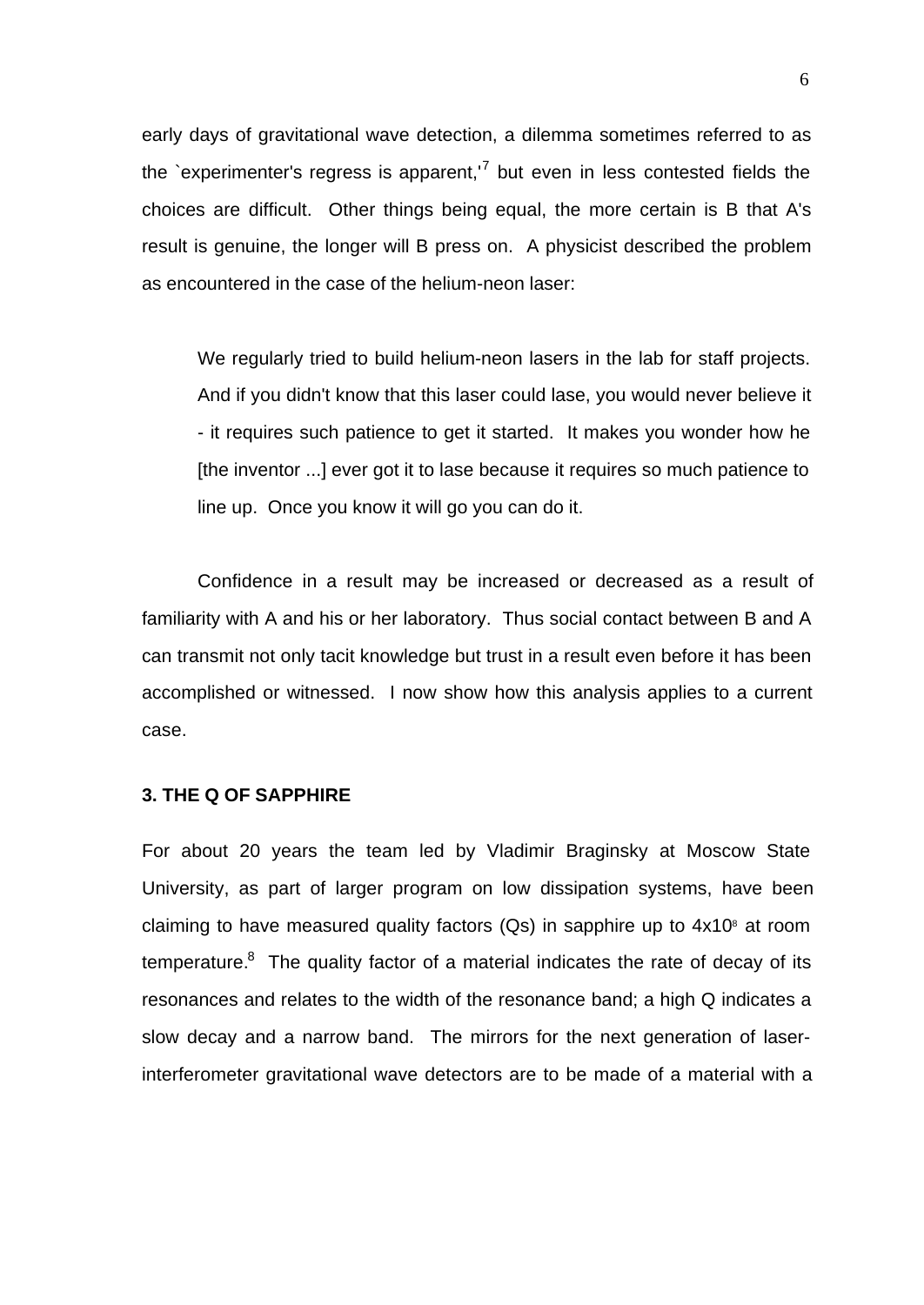very high Q so that the resonance band is narrow and the tails of the resonance are less likely to overlap the frequencies of potential gravitational waves. The Russian measurements suggests that sapphire would be the best currently known material; it appears that it will soon be possible to grow sapphire crystals of sufficient size for the mirrors (c 30kg).

Because sapphire looks the most promising material efforts have been made at universities including Caltech, Stanford, Perth, and Glasgow to repeat the Russian measurements. But until the summer of 1999, no one outside Moscow State had succeeded in measuring a Q higher than about  $5x10<sup>7</sup>$  in sapphire. One American scientist told me that `there had been a certain amount of doubt in the [Western] community because the only really high Qs that had been measured above 10<sup>8</sup> at room temperature had been in Moscow,' while a scientist from Moscow State told me that certain Western universities had implied that they did not trust the Russian findings.

#### **4. BUILDING TRUST**

Prior to the summer of 1999, what would affect Western confidence in the Russian results?

First, the result is not a priori improbable: it violates no scientific laws, expresses nothing radically discontinuous with what is already known, nor does it suggest improbable levels of energy exchange; in these respects it is not like anti-gravity, water-memory, cold-fusion, or the initial claims to have seen high fluxes of gravitational radiation.

Second, it is easier to get a false low reading in Q-measurement experiments than a false high reading. The measurement of Q involves energising a crystal and watching its vibrations decay using a laser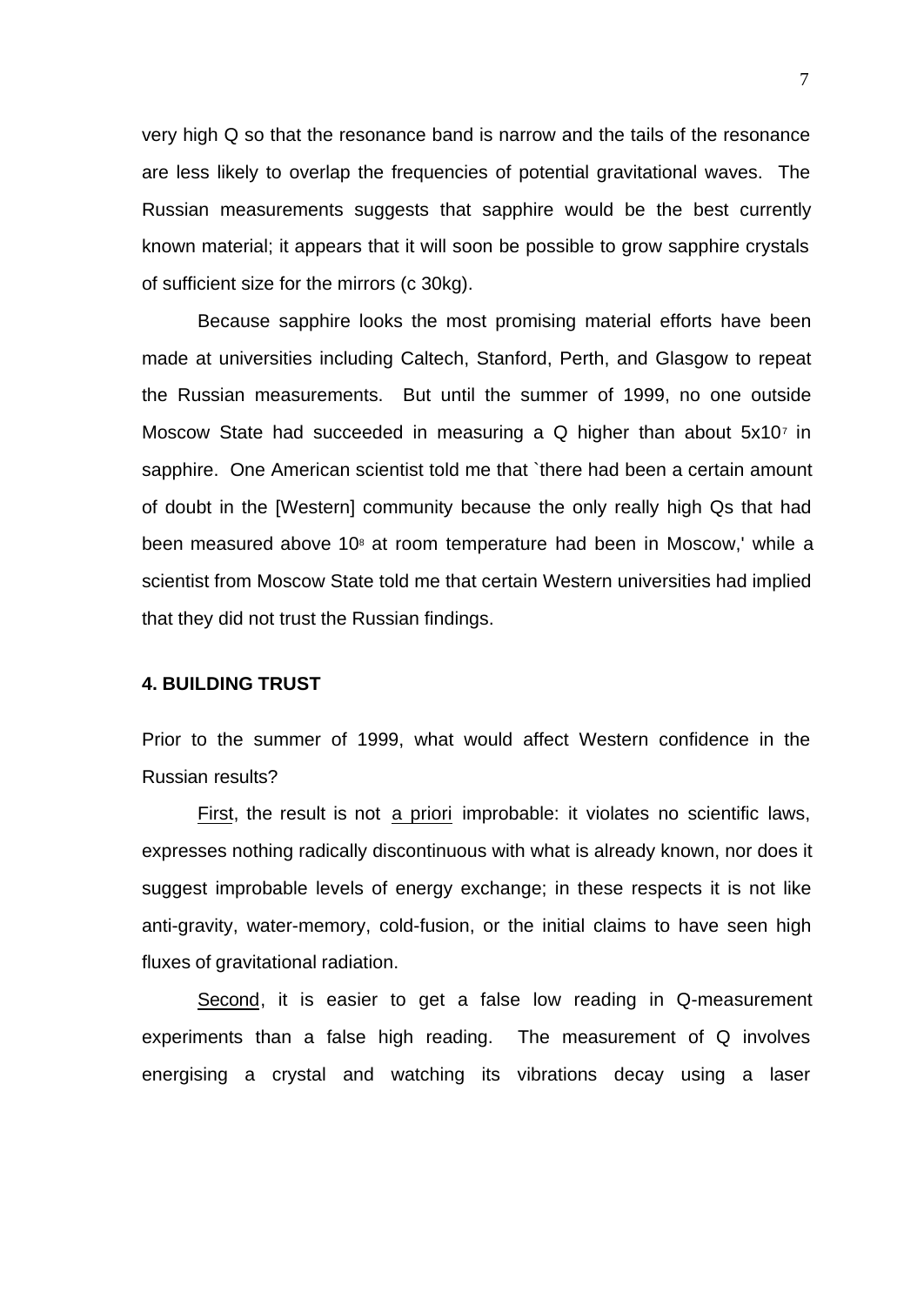interferometer to monitor movements of the end face of the crystal. There are many ways in which energy can dissipate unwantedly and unknowingly from the system but few ways in which such a crystal can be unknowingly driven at its natural frequency so as to decay more slowly than it otherwise would. In the case of these measurements, the small crystal samples had high natural frequencies - around 40Khz - making accidental driving still less likely. False positives might arise from faults in the laser-interferometer or other parts of the measuring system but they are not strong possibilities (though cheating would be very easy - eg by registering a false time-scale on the decay profile). In this, the experiment is more like building a successful laser than like, say, paranormal experiments, in which there are many possible sources of leakage for sensory information which could account for the results. Here, mistakes tend to produce poor results rather than positive results.

Third, however, the measurement of Q is currently very much a `craft.' It turns on methods of suspending a crystal so that none of its energy of vibration will be dissipated in the suspension (see below). One scientists described the Russian experiments to me as involving a great deal of `black magic.'

Fourth, crystals vary and non-Russian scientists could not be sure that it was not the Russian crystals that were special rather than the Russian techniques. Apparently the Russians did nothing to clarify, offering the suggestion that they may have had special crystals developed for military purposes. (The early work on sapphire in Russia was done in connection with gyroscopes for cruise-missile guidance systems.)

Fifth, because of the cold war and the financially impoverished state of Russian science, social ties between Russian scientists and Western scientists and knowledge about Russian science remain weak. Certain aspects of Russian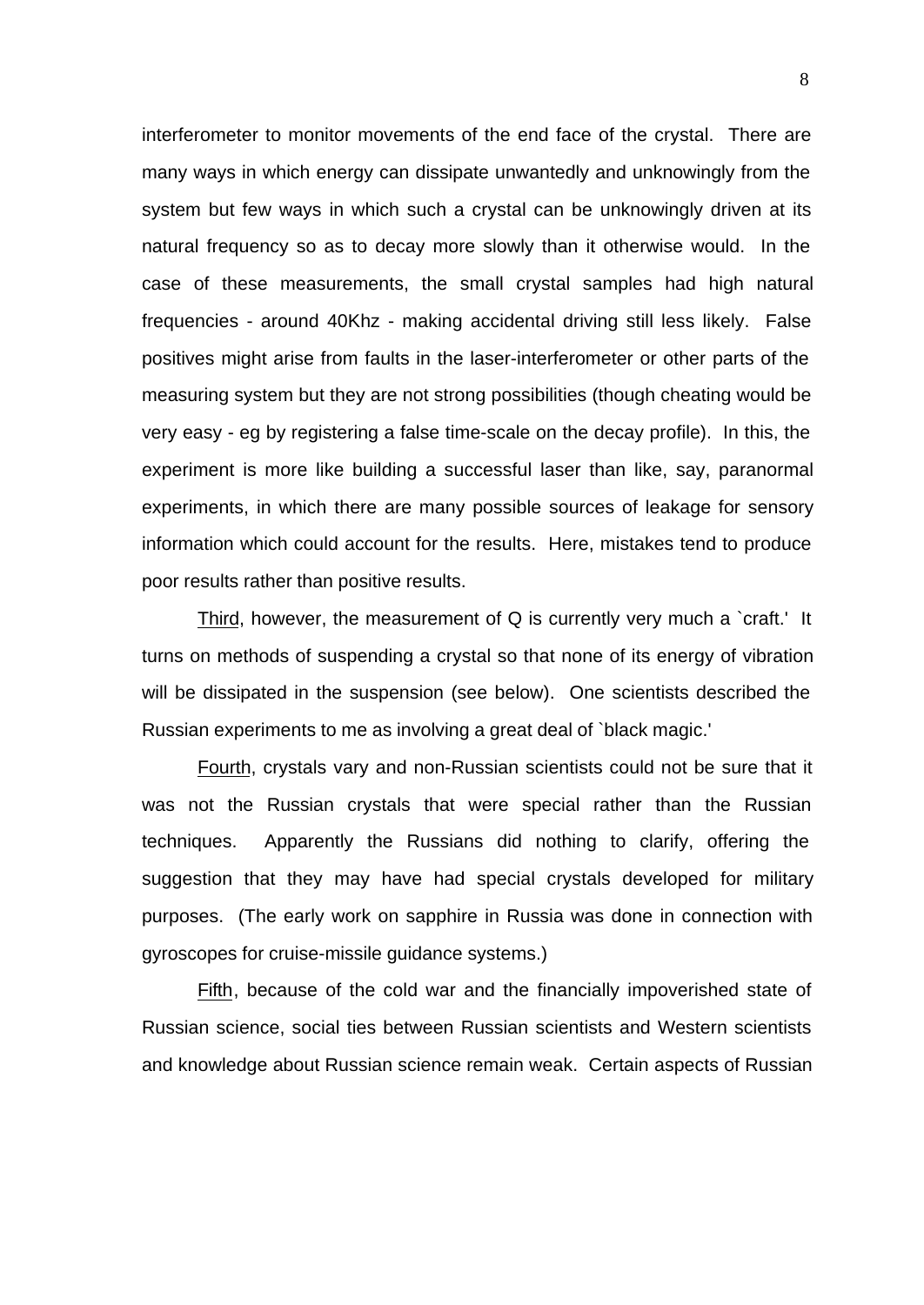science have long been accepted as being first class, while others - such as Lysenkoism - engender distrust; it is difficult for a non-Russian to know how to rank Russian universities and research groups. The social class structure of England provided a proxy for more direct sources of trust in the early days of experimental science; <sup>9</sup> nowadays the hierarchy of universities and research groups has become a proxy for the confidence that might otherwise be inspired by social class, personal contacts, or shared membership of dense social networks.

Sixth, however, the leader of the relevant group in Moscow State University, Vladimir Braginsky, was well known in laser-interferometer gravitational wave detector circles. Caltech theorist, Kip Thorne, had effectively been his `sponsor' in the West for two decades, and Braginsky's quantum-level analysis of gravitational wave detectors, after initially being received with incomprehension or scepticism, has come to be an important theme in the field. On the other hand, it was widely known that at least one of Moscow State group's early experimental results - not to do with the gravitational wave field - had caused famous American experimentalist, Robert Dicke, to disagree with Braginsky in public, and the subsequent debate has never been fully resolved to the satisfaction of the whole American community.

#### **5. HOW THE WEST WAS WON**

In the summer of 1998, after a series of failed efforts to measure Qs comparable to the Russian claims, members of the Glasgow University group visited Moscow State University for a week to learn the Russian technique. Shortly thereafter, a member of the Moscow team - who I will refer to as `Chekhov,' - worked in the Glasgow laboratory for a week. In neither case was a high-Q measurement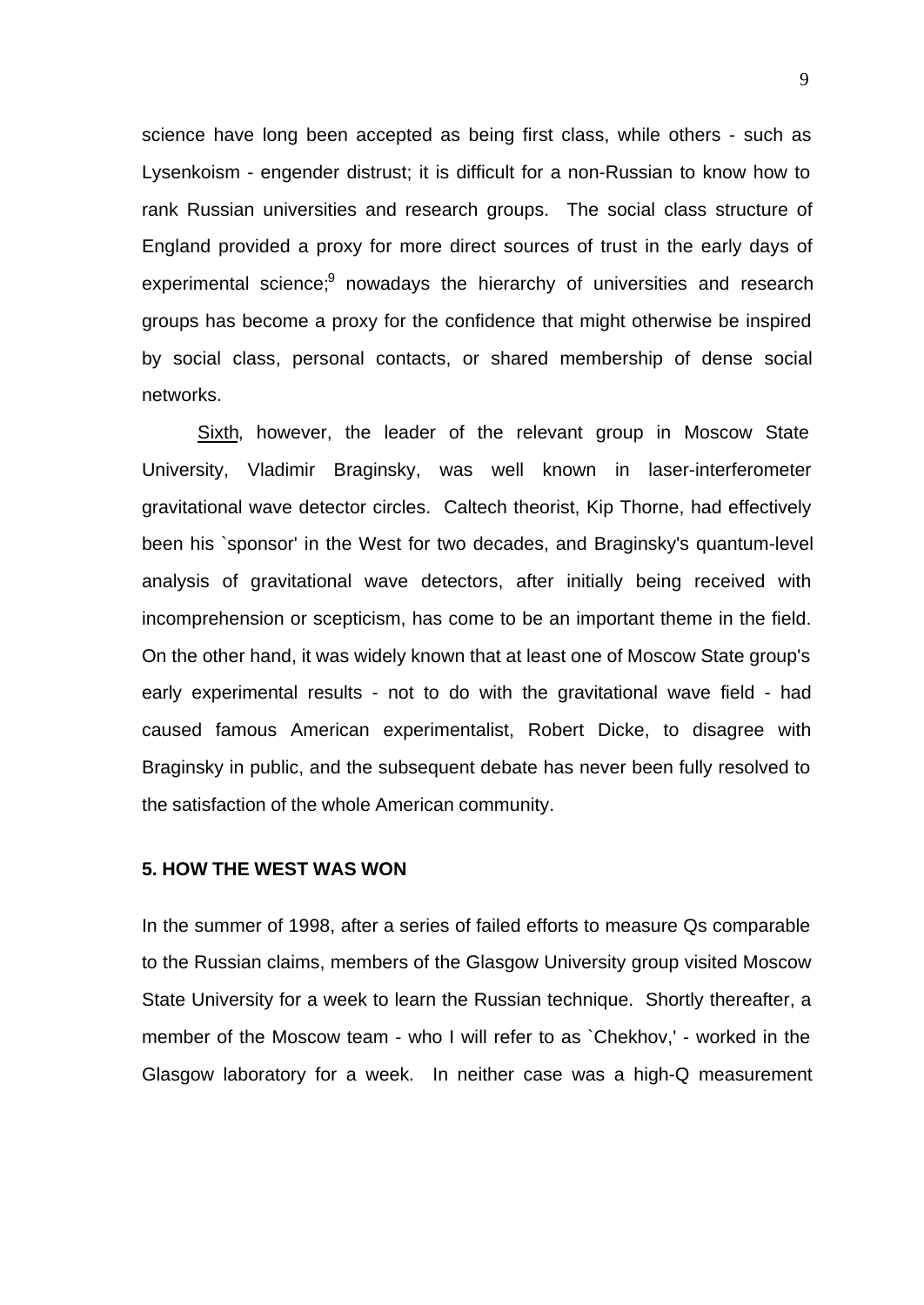achieved. Nevertheless, the Glasgow team had become convinced that the Russian results were correct after only a few days in Russia. They were convinced as a result of experiencing inexactly describable features of experimental practice - the care and integrity with which the Russian experiments were done, and the trustworthiness of the Russian experimenters as individuals. The new sense of trust was very robust and it stood up to continued failures to measure a high-Q from summer 1998 to early 1999.

In particular, Checkhov had left a piece of Russian sapphire with the Glasgow laboratory after doing experiments on other crystals with them for a week, but the highest Q they could obtain with it was around 2x10<sup>7</sup> . And this was after attempting to match the Russian measurement over three weeks during which they tried twenty different suspension combinations each with a number of ring-downs at different vacuum pressures. When they finally emailed Checkhov to explain their problems he said he had checked back in the Moscow laboratory notebooks and discovered that the Q of that particular piece of sapphire was not as good as he had said! Such a sequence would be taken almost to `disprove' the existence of, say, a paranormal effect. I discussed this incident with the leader of the Glasgow team, who I will refer to as Donald:

Collins: So at this point - January 1999 - you'd never seen a measurement of a high Q and you had no evidence that sapphire had this, over 10 $^{8}$ , Q except from what the Russians had said. It had never been done outside Russia and you had not seen it done in Russia and you had then tried to do it on a piece of sapphire which you had been told by the Russians was capable of exhibiting  $10<sup>s</sup>$  and you failed. You then got in touch with Checkhov who said `Ah - well that bit was the wrong bit anyway.' OK - but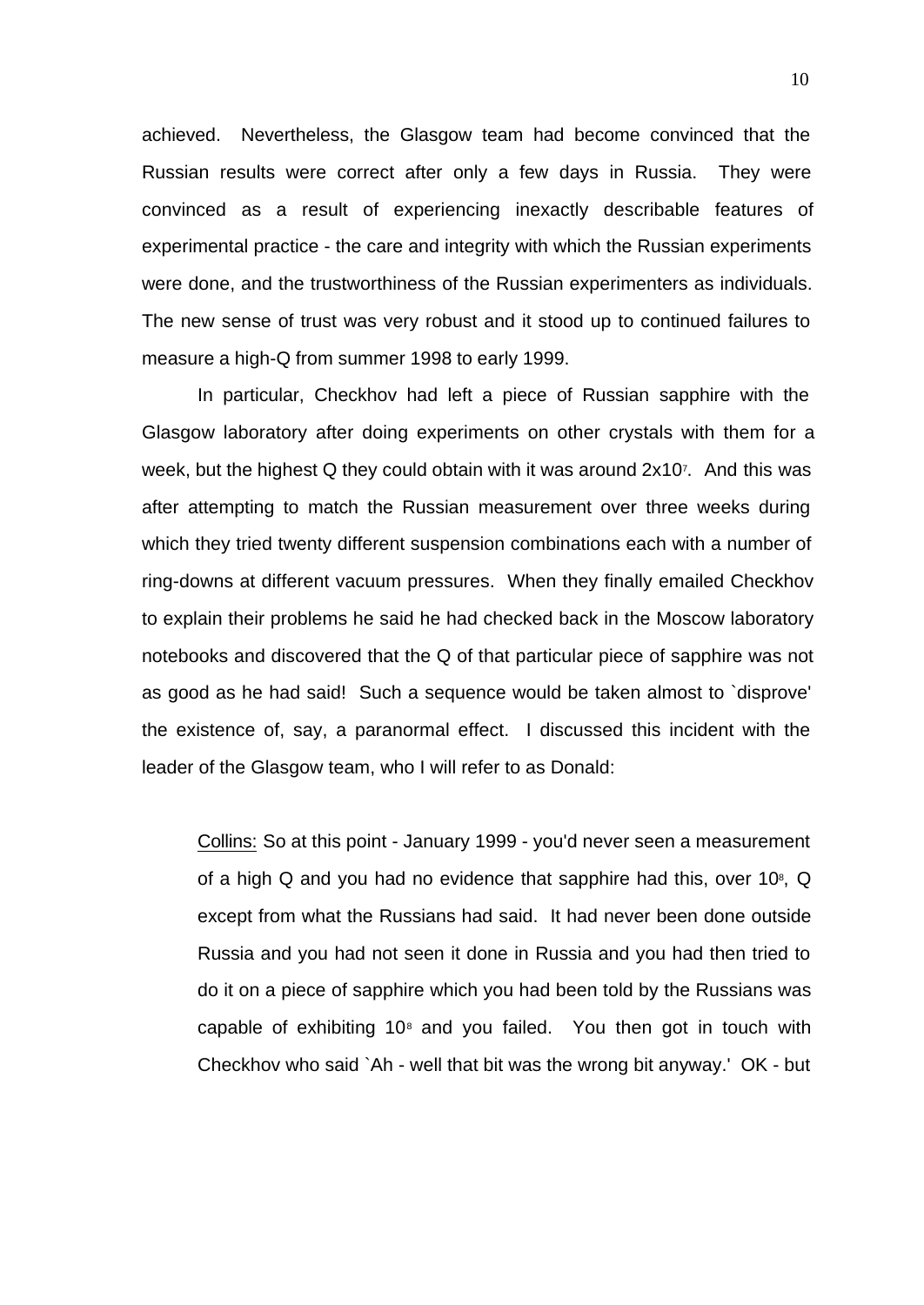you still did not doubt him {Donald: No} - because of the skills that he'd exhibited {Donald: Yes} because of the personal contact {Donald: Yes}.

Donald: Occasionally you meet somebody and you just know - if you work with someone for a week, you either trust them or you don't. With Checkhov it was clear that the guy was just superb, and everything he said would turn out to be right.

Collins: Let's push this: can you really tell me how you came to this conclusion

Donald: Well, sitting in front of this apparatus to a large extent - him looking at what we were doing and he would say `I want to try something and modify something slightly' and you'd see improvements taking place. And he would say if you changed something you'd make it worse, and, right enough, you would change it and it would get worse. And also, you know, you hardly needed to exchange words - it was one of these things. You were thinking the same way and that is how we made such enormous progress. Because the interactions were very good with the man - you could tell how he was thinking and he could understand how you were thinking.

Collins: And there was now way this could have happened unless he'd actually been here, or you'd been there.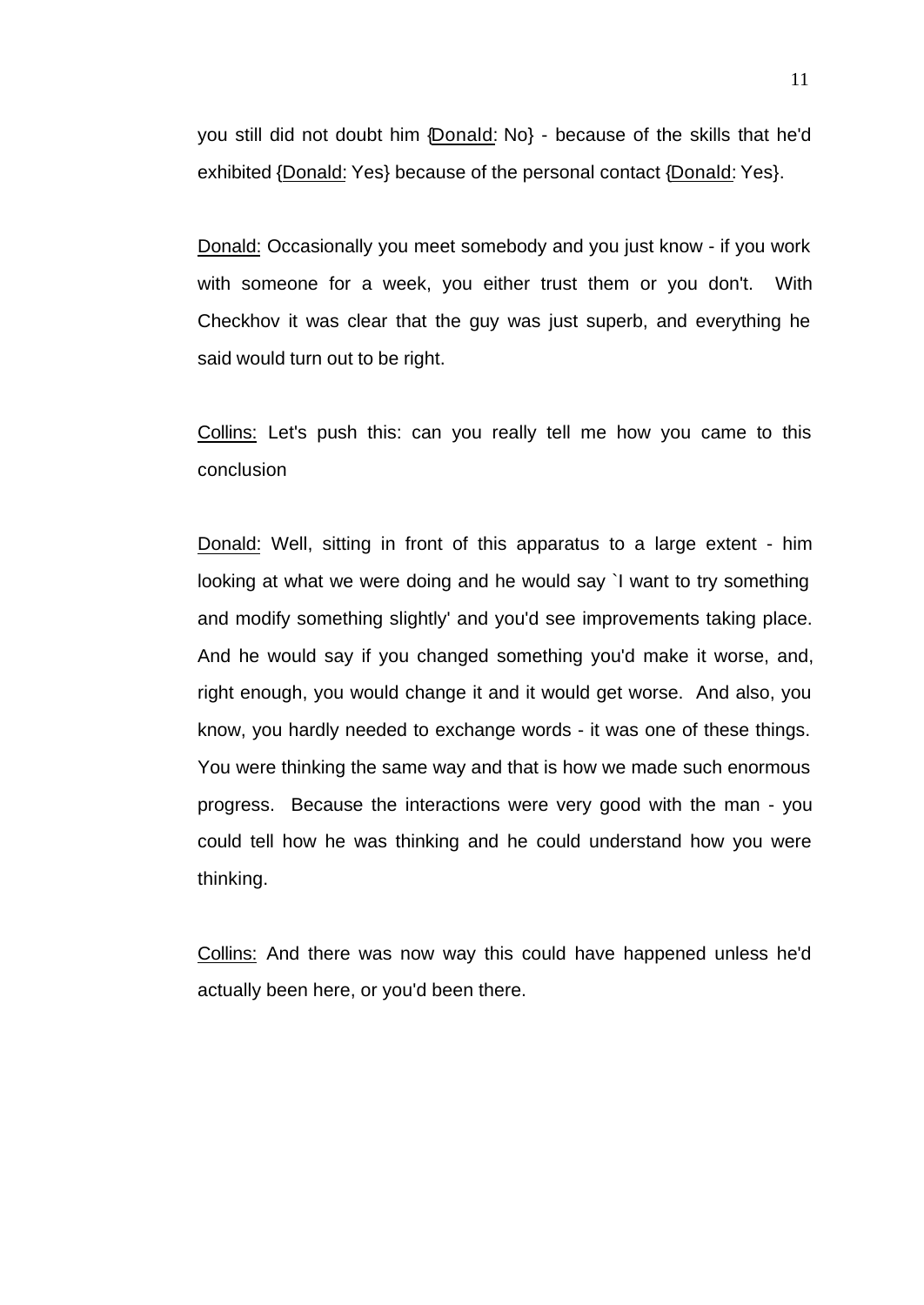Donald: No - you need to have someone actually working in the lab; we were just gathered round this machine. This summer when he was across, we spent 90 hours in the lab from starting on a Sunday and finishing on the following Sunday. And he didn't want to go out and eat. He much preferred just to quickly get a sandwich and come back, and just keep going, and so we worked like that for seven days, and it is very impressive when you have a small group working like that. You get a lot done.

In the summer of 1999, Checkhov again visited the Glasgow group, bringing another piece of sapphire with him. After another week of effort, in mid-June 1999, a  $Q$  of over 10<sup>8</sup> was measured in the West for the first time; a similar result was achieved for a sample of American-grown sapphire. At the time of writing (10 September 1999), it is reported that the measurements have just been repeated with no Russian present by a member of the Glasgow team working in Stanford on an American-grown sample; this group member was present during Checkhov's visits to Glasgow.

#### **6. COMPONENTS OF TACIT KNOWLEDGE IN Q-MEASUREMENT**

The method of measuring Q is to suspend the crystal - which might be a cylinder 5-10 cms long and 1-10 cms in diameter - in a sling about its mid point. The sling is a single thread or wire which wraps round the crystal, the ends being held by compressing them in a clamp above the crystal. The crystal is thus balanced at the end of a pendulum which helps isolate it from vibrations transmitted from the apparatus. The suspended crystal is loaded into a vacuum chamber which is pumped down. One end of the crystal is painted with a dot of aluminium so that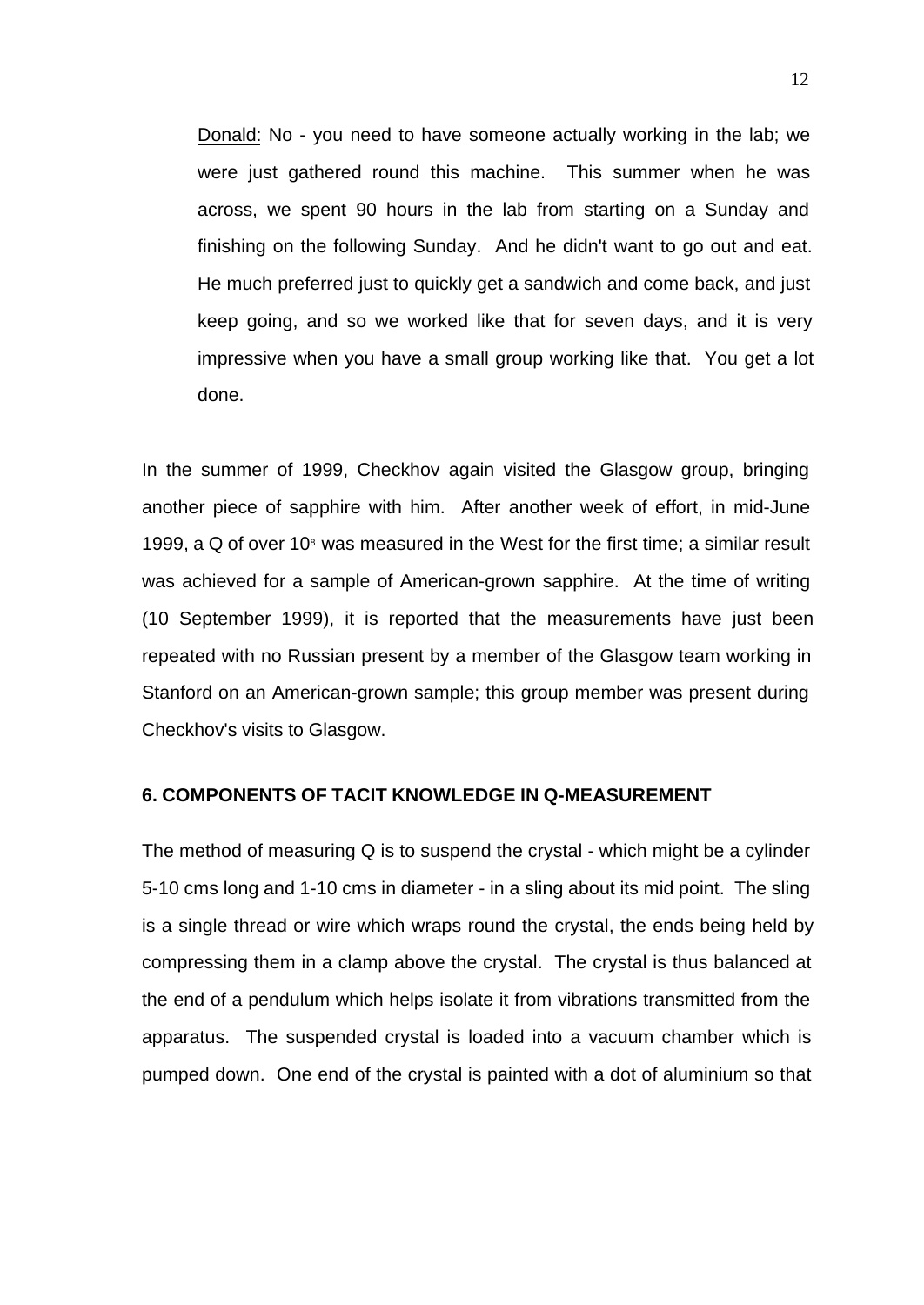it acts as a mirror for the laser interferometer which shines through a porthole. The crystal is driven up by an electrostatic end-plate generating an AC field at the crystal's natural frequency. The field is switched off and the decay of the vibration, measured by the interferometer system (which can compensate for gross movements of the face), can be seen on a chart recorder or fed directly for analysis in a computer. The rate of decay can be converted into the Q of the sapphire. For a high Q crystal it might take 20 minutes or so to register sufficient decay to provide a good measurement. A lower Q crystal requires only a minute or so to give an easily measurable result.

Sappire crystals have no perfect modes,<sup>8</sup> so even if they are suspended exactly around the mid-point some movement will be transmitted to the suspension fibres; therefore it is effectively the Q of the crystal/pendulum system that is being measured. A false low reading will result from losses of energy in the system. Significant energy can be transferred from crystal to suspension unless pendulum length is anti-matched to the crystal frequency. Friction losses between fibres and clamp must be avoided by making the clamp contact the fibres sharply where they first enter the clamp area - but not so sharply that the fibres are severed. Energy can also be lost in friction between crystal and fibre and there are potential friction losses within the fibre itself - thus the choice of fibre and the preparation of the fibre are both important. There are also thermodynamic losses between the vibrating elements and the residual air in the vacuum chamber. The art of the experiment is to minimise all these losses.

By watching Checkhov work the Glasgow group learned that good measurements had to be accomplished by trial and error over many repeated runs - they learned that the experiment remained difficult even after a first success had been achieved. As Donald put it: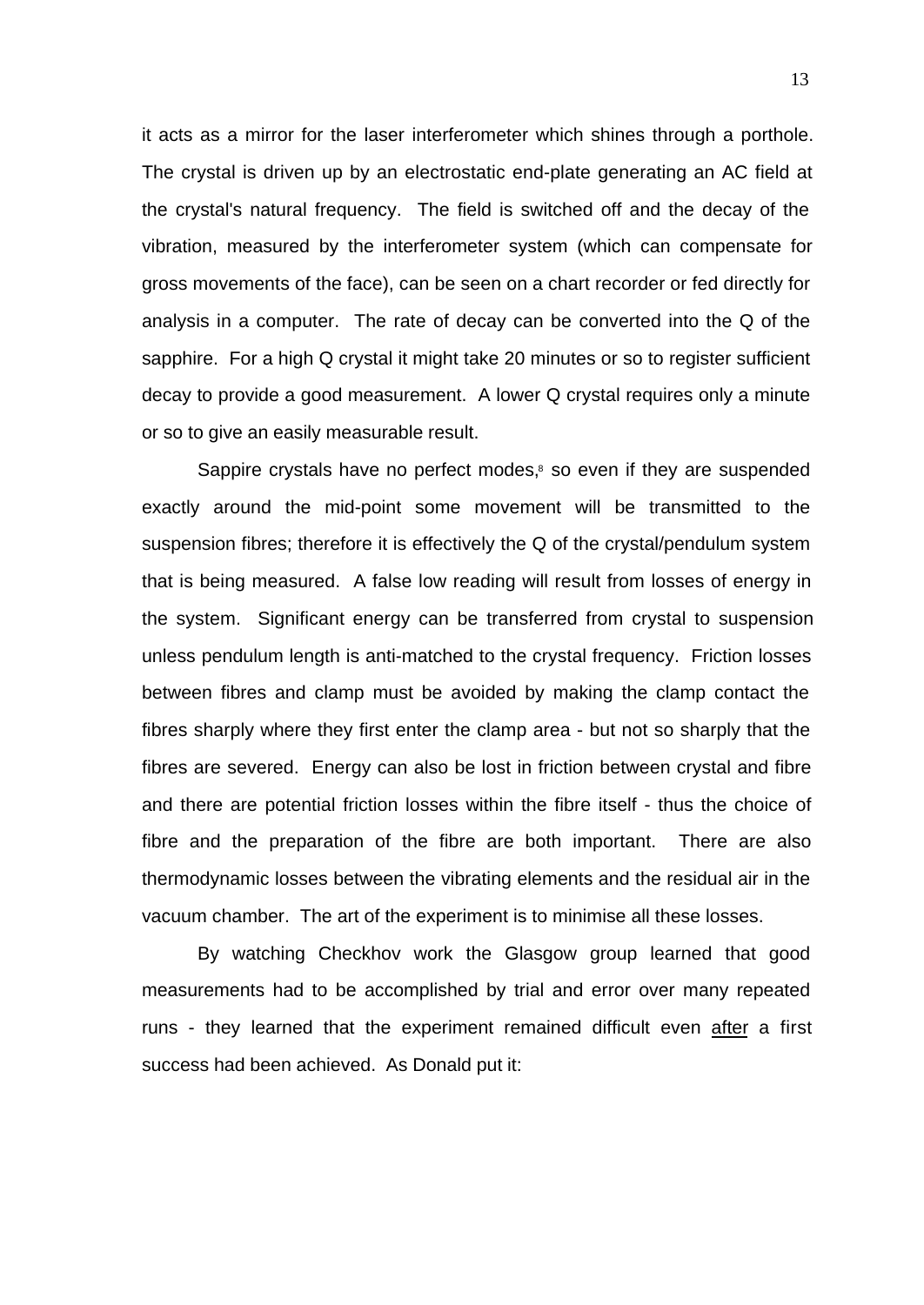I think the thing that we learned most of all was patience. [We] would experiment away for a morning, perhaps, and after several runs we would end up with the same Q; in the past we would have been tempted to say that was the Q. What we learned from Checkhov was that he was much more patient than that. He would go for days before he would believe [such a result]. He would keep varying the parameters by tiny amounts, because he knew to do that from the work he he had done previously. And there would be enormous time put into it. And we would be sitting watching ...

And once you know to do that [you can succeed] -- but until you know that, it's hard.

Checkhov's approach, however, also revealed ways in which each of the many runs could be done more efficiently. The Glasgow group had been pumping down for about 2.5hrs prior to each measurement while Checkhov's practice cut the time in half, sacrificing an order of magnitude or two in vacuum. Checkhov's practice showed that most of what needed to be learned could be learned at a higher pressure, reserving the lowest pressure runs for a final measurement only. Checkhov also used very short suspensions. The Glasgow group had used suspensions comparable in length to those that would be employed in full-scale laser interferometers, but Checkhov used as short a length as possible so as to make frequency matching less likely (the nodal frequencies are further apart in short strings). Thus, with Checkhov's approach, fewer set-ups were wasted and less time and care had to be spent on getting the length of the pendulum right.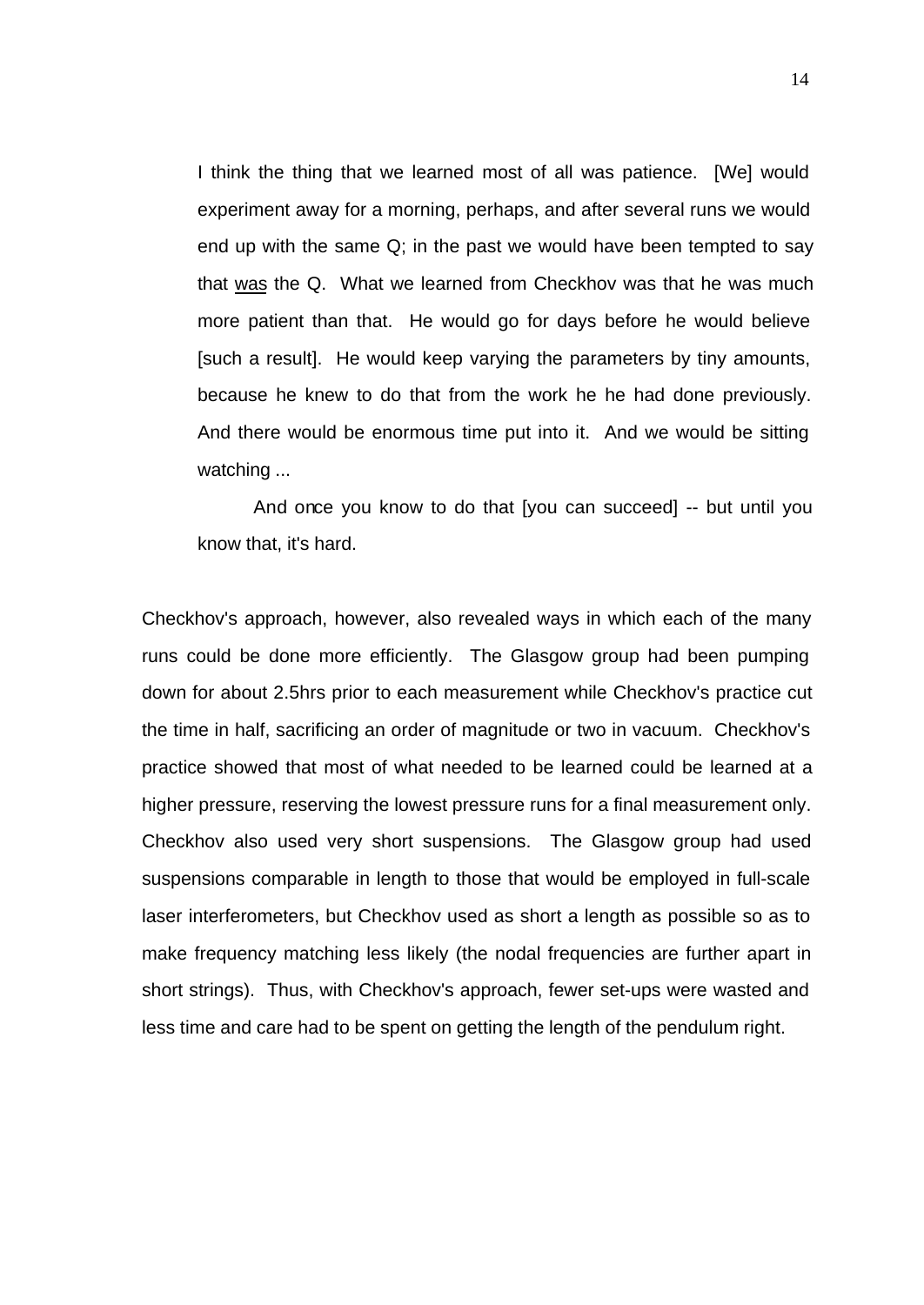Social science is untidy compared to a controllable laboratory science but we will try to describe what was going on in terms of the fivefold classification of tacit knowledge. In this case there does not seem to have been any category 5 (Uncognizable Knowledge) transferred between Moscow and Glasgow because both groups already shared the same broad `language of science.' Differences in Uncognizable Knowledge show themselves only where very big differences in scientific world view are juxtaposed.

Knowledge about the degree of vacuum and the length of the suspension belong to categories 1 and/or 2 (Hidden Knowledge/Mismatched Saliences). This is because degree of vacuum in exploratory runs is not likely to noted in a published report; likewise, gross pendulum length seems like a choice that would be made on grounds other than experimental efficiency. Yet, with trial and error, efficiency is very important if enough runs are to be carried out to press the measurements to the limit. Certainly, the most appropriate choices became clear to the Glasgow group only through watching the Moscow practices. (A diagram showing a crystal supported by a very short pendulum is shown on page 27 of ref 8 but it could easily be read as a schematic representation rather than something to be interpreted literally.)

Though the importance of the clamping could be described, and has been described, it was Checkhov's way of working that revealed the possible importance of repeated minute adjustments to the clamp should high Q not be achieved. To describe the principle of clamping, and to mention its importance, is not the same as revealing its importance through the care that is taken in practice; we do not have an exact language for describing `degree of care that needs to be taken' so coming to understand it is a matter of Ostensive Knowledge - category 3.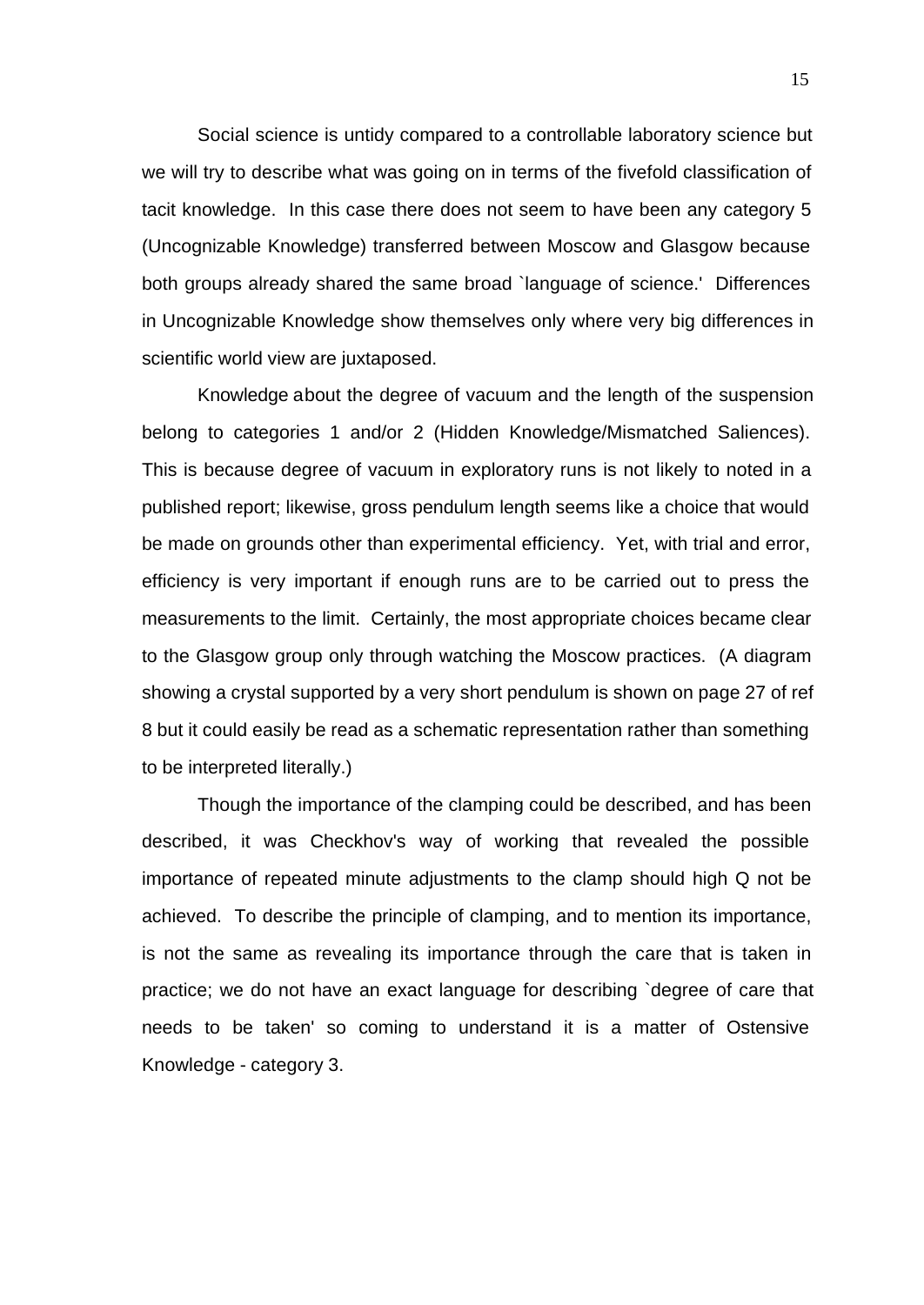Something similar applies to the material of the suspension fibres. Checkhov used very fine Chinese silk thread which he supplied to the Glasgow group (who had earlier used steel piano wire). Trial and error had shown the Russians that other kinds of silk thread gave lower Q's. It was also known that fine tungsten wire gave still better results, but that it had to be polished carefully to just the right (indescribable) degree and that the clamping problem was particularly acute with tungsten. Donald believed it was the hardness of the tungsten that made the clamping so critical - the compressibility of silk allowed a certain leeway in the design of the clamp. Thus silk was used for most runs, with tungsten (which might improve the Q by a factor of 2), being preserved for a final measurement once the general area of the expected result had been defined by the easier method. The nature of suspension materials and clamping seem to belong in categories 2 (Mismatched Salience), 3 (Ostensive Knowledge), and 4 (Unrecognised Knowledge): they are matters whose salience became clear for the Glasgow group only after working with Checkhov, while for both parties the science was slowly emerging and turning inexpressible knowledge into something that could be articulated and revealing the importance of previously unnoticed parts of the procedure.

Polishing of tungsten (as described above), and greasing of both tungsten and silk had been found to be vital. In ref 8 it says (p29) `The presence of a fatty film (e.g., pork fat) at the points of contact between the suspension fiber and the resonator is important.' It was believed that grease between fibre and crystal prevented frictional losses. Greasing turned out to be critical, but there is no vocabulary to describe exact amounts of pork fat (the Glasgow group used commercially available lard after watching Checkhov, whereas they had used `apiezon' grease previously).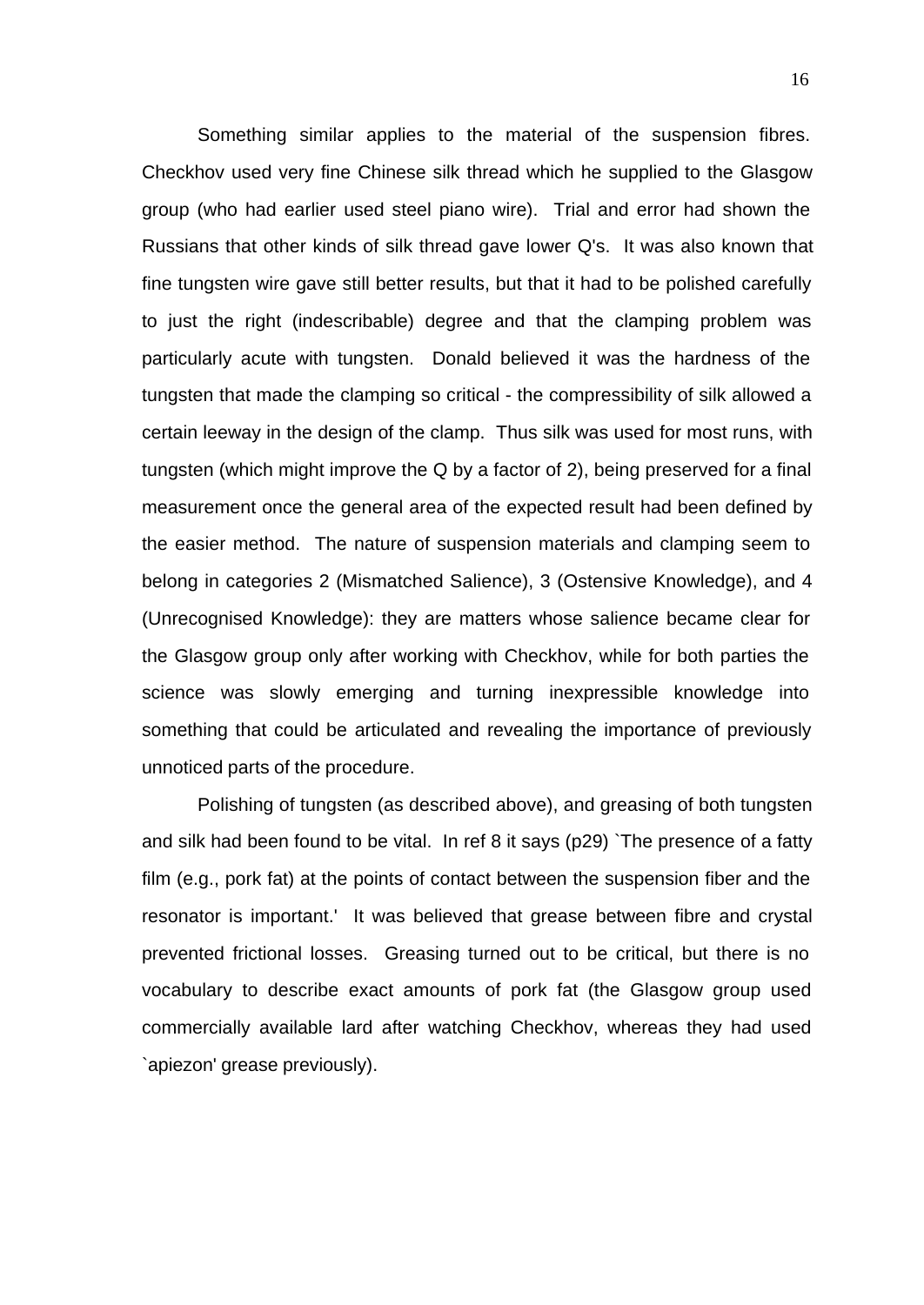Working with Checkhov revealed two methods of greasing a fine silk thread. A thicker Italian silk thread was first greased with a `daud' (a Scots dialect word), of lard and wiped with a cloth until most of the lard had been absorbed or rubbed off. The crystal was then mounted and balanced in this thread. The greased Italian thread would leave a thin track on the crystal. The crystal was then dismounted and re-hung on fine Russian thread, which would now be sitting in the thin ring of grease left by the thicker thread. The run I witnessed produced a slightly lower Q than had been expected and the reasons described to me indicates a nice case of Ostensive Knowledge:

Ericson: It's very difficult to be precise about the amount of grease you apply because you're just applying grease to the thread. If you apply too much the Q tends to fall off because it's too loose and it will wobble and you will get an erratic ringdown. But if you have too little grease then the thread may stick and slip rather than sit smoothly on the mass. In this case I think there probably wasn't quite enough grease, which is why it [the Q] is slightly lower than what I thought it might be. But if you get it spot on you can usually get a very high result. ... I think there's not quite enough.

Collins: And that's just from your looking at it.

Ericson: Yeh - that's just empirical - from my experience of doing this before, I can sort of tell. When you take off the greased thread and you see this band of grease, there's a feel for what's enough and what's too much. And that looked less - but not too far off.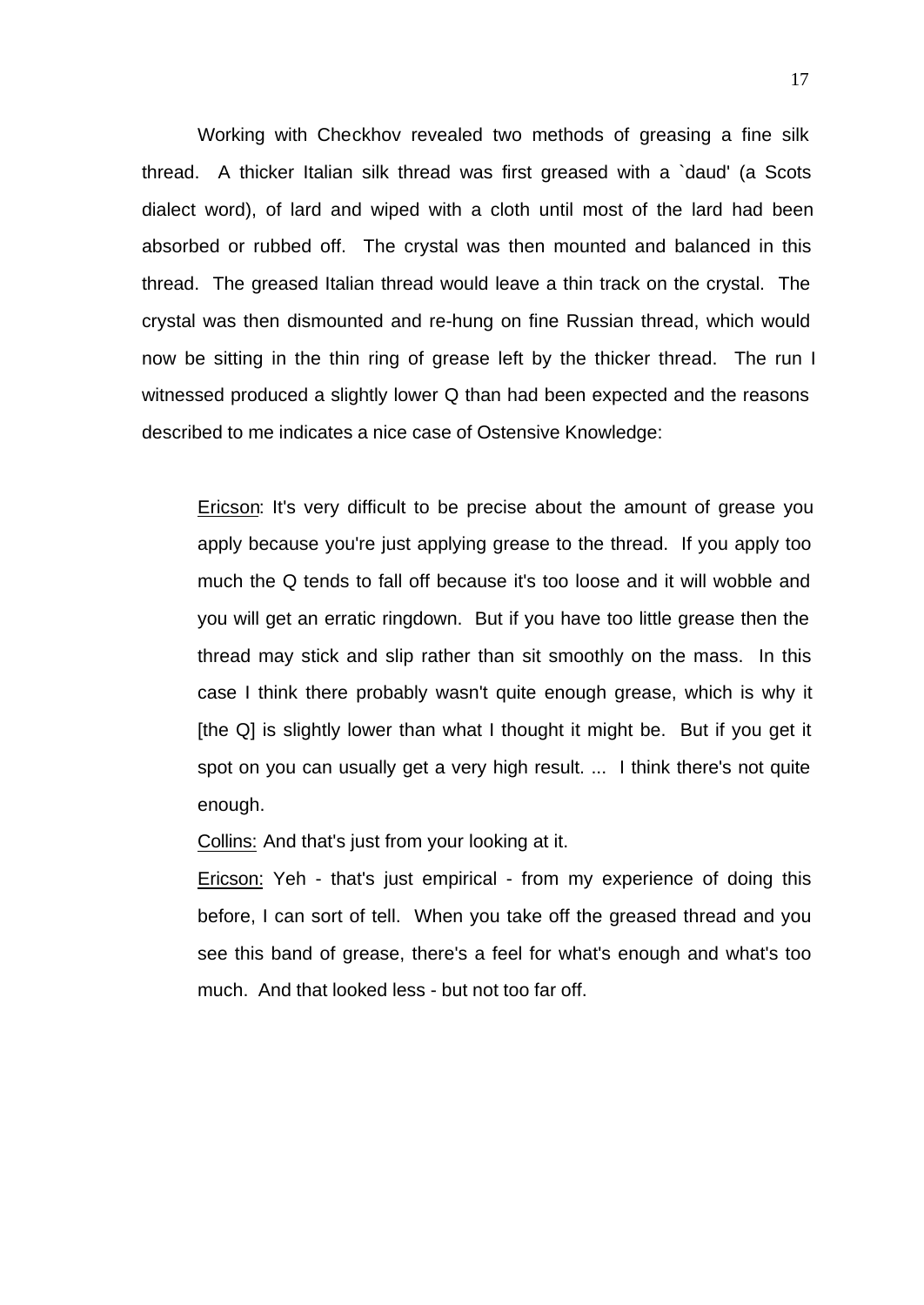The second method of greasing thread demonstrated by Checkhov, and used interchangeably with the first method, was direct greasing of the fine thread with human body grease. Checkhov would run the thread briefly across the bridge of his nose or behind his ear. The ear method was adopted by the Glasgow group, though it turned out that only some people had the right kind of skin. Some, it turned out, had very effective and reliable grease, others' grease worked only sporadically, and some experimenters' skins were too dry to work at all. All this was discovered by trial and error and made for unusual laboratory notebook entries such as, `Suspension 3: Fred-greased Russian thread; Suspension 12: switched from George-grease back to Fred-grease' and so forth. As with James Joule's famous measurement of the mechanical equivalent of heat, $10$  it turns out that the experimenter's body could be a crucial variable. Knowledge of how to apply the right amount of grease to the system has aspects that belong in categories 2, 3, and 4.

#### **7. CONCLUSION AND RECOMMENDATION**

A difficult measurement can be repeated by inventing a new method or reinventing the old one. In the case of quality measurements of crystals, it seems one American group managed to measure high Qs in glass by a different method, and in July 1999 an Australian group briefly mentioned an independent replication of the Russian results using a tungsten wire support. In the normal way, however, to repeat a difficult measurement three kinds of things have to be known. B needs to master A's explicit and tacit knowledge; B needs to be certain that the result really has been achieved by A; and B needs to know how difficult the procedure is as this indicates how long it will be necessary to persevere to have even a chance or repeating the result.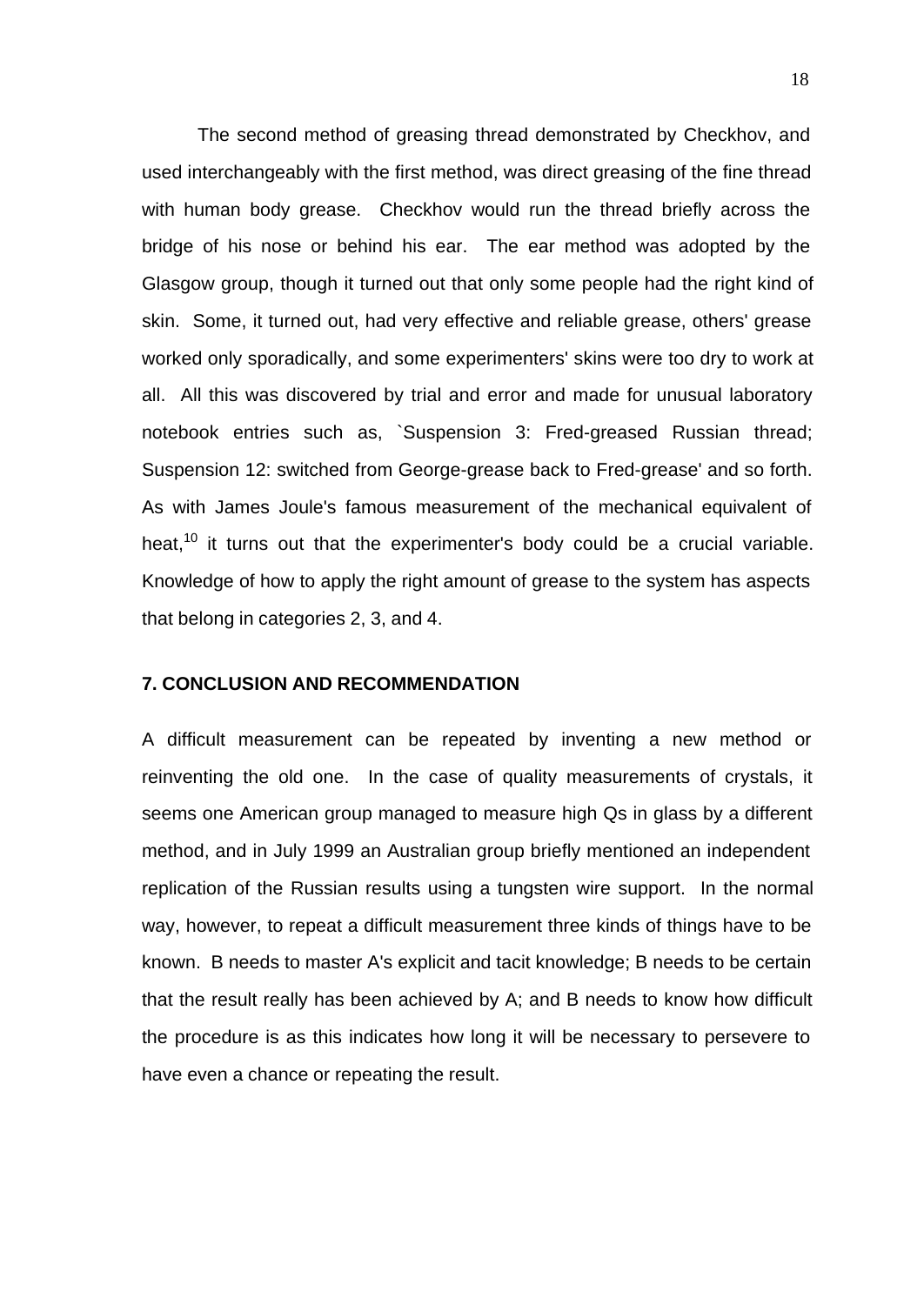On the learning of explicit and tacit knowledge there is little to add except to re-emphasise the importance of laboratory visits and to hope that recognising and understanding tacit knowledge might ease its transfer - especially to new recruits to science who have not experienced the problems for themselves.

Being certain that a result has been achieved is a matter of trust. Replication of results leads to trust but the case also illustrates the opposite point: It was only because the results emerging from Moscow State were trusted - for the reasons given in section 2, above - that Western laboratories thought it worthwhile to continue after a long period of failure. The still greater trust engendered by the exchanges of visits between the Glasgow and Moscow State groups led the Glasgow team to redouble their efforts. Thus, though replication leads to trust, more importantly for the confirmation and spread of new techniques, trust leads to replication.

Knowing how difficult a skill is, is another important part of learning to master it. If one believed that bike-riding could be mastered in one minute, a few minutes of falling off would lead one to distrust claims that bikes could be ridden at all, and one would never learn to ride - still more so with, say, playing a musical instrument. One important thing that the Glasgow group learned from Checkhov was what they called `patience' which, in these terms, is a matter of learning that measuring Q is difficult and remains difficult (eg, like golf, rather than bike-riding), even after one has first accomplished it.

This kind of science could be made easier if the importance of knowing the difficulty of an experimental skill or procedure was recognised and emphasised. The conventional style of writing scientific journal papers and even books excludes details of this kind. Yet someone trying to rediscover how to produce a result in the absence of a laboratory visit could be helped by knowing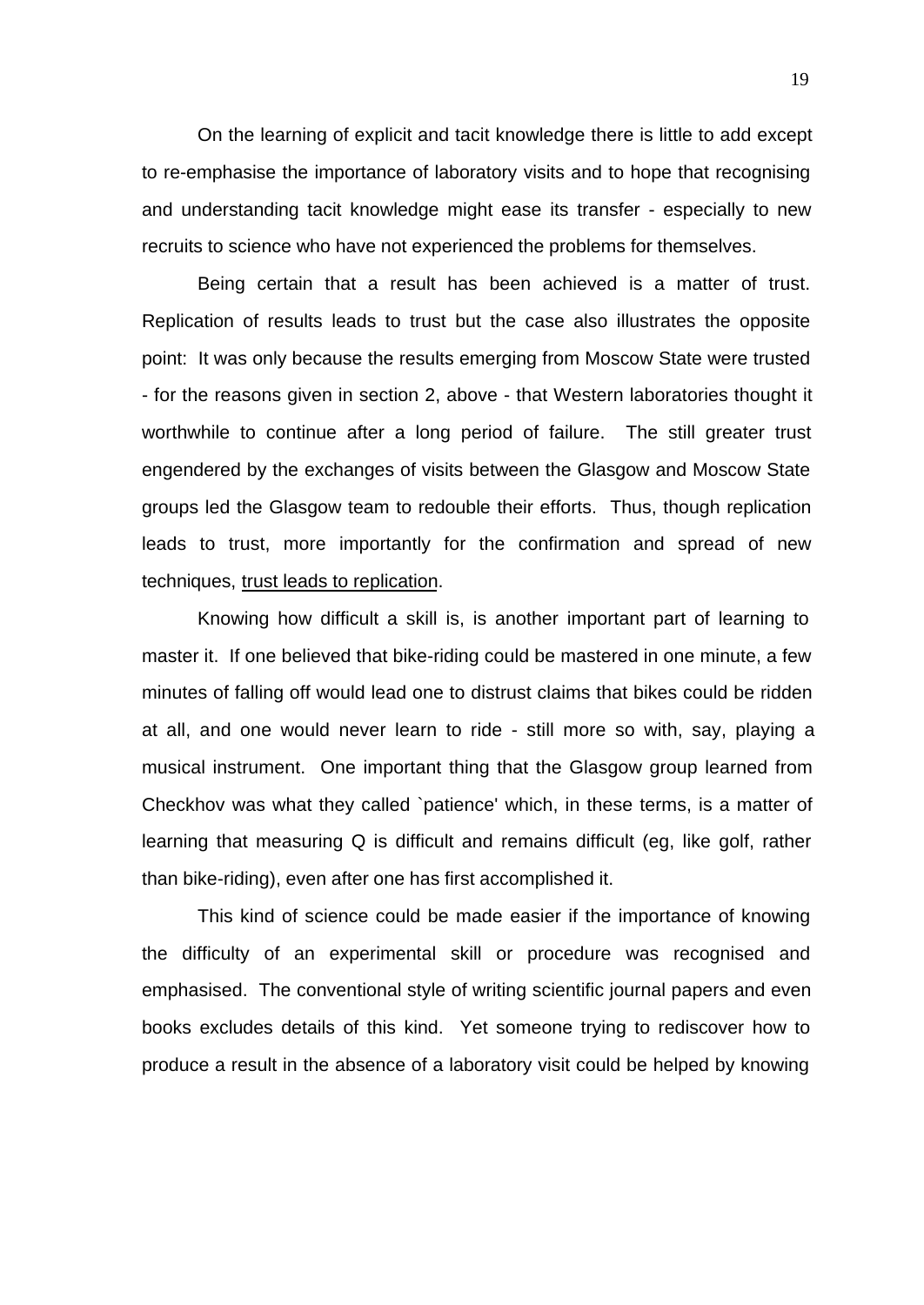just how hard the experiment or measurement was to carry out in the first place and just how hard it continues to be. Such information could be roughly quantified - it is a `second order measure' of skill.<sup>11</sup> Experimenters could record something along the lines: `It took us some 17 months to accomplish this result in the first instance, during which time we tried around 165 runs with different setups, each run taking around a day to complete. Most successful measurements on new samples are now obtained in around 7 runs but there is a range of approximately 1 to 13 runs; each run now takes about 2 hrs. The distribution of numbers of runs on the last 10 samples we have measured is shown on the following diagram ... ' Information of this sort could be expressed briefly, without radically changing the conventional style of scientific paper-writing, and yet could be of significant benefit to those trying to repeat the work. It is just a matter of admitting that most things that seem easy now were very hard to do first time round and that some remain hard even for the experienced experimenter.

j

**\_\_\_\_\_\_\_\_\_\_\_\_\_\_\_\_\_\_\_\_\_\_\_\_\_\_\_\_\_\_\_\_\_\_\_\_\_\_\_\_\_\_\_\_\_\_\_\_\_\_\_\_\_\_\_\_\_\_\_\_**

 $1$  Polanyi, M. Personal Knowledge. (Routledge and Kegan Paul, London, 1958).

<sup>2</sup> Collins, H. M. The TEA Set: Tacit Knowledge and Scientific Networks. Science Studies, **4**, 165- 186 (1974).

 $^3$  MacKenzie, D., & Spinardi, G. Tacit Knowledge, Weapons Design and the Uninvention of Nuclear Weapons.. American Journal of Sociology, **101**, 44-99 (1995).

<sup>&</sup>lt;sup>4</sup> Collins, H. M. Artificial Experts: Social Knowledge and Intelligent Machines. (MIT press, Cambridge, Mass, 1990).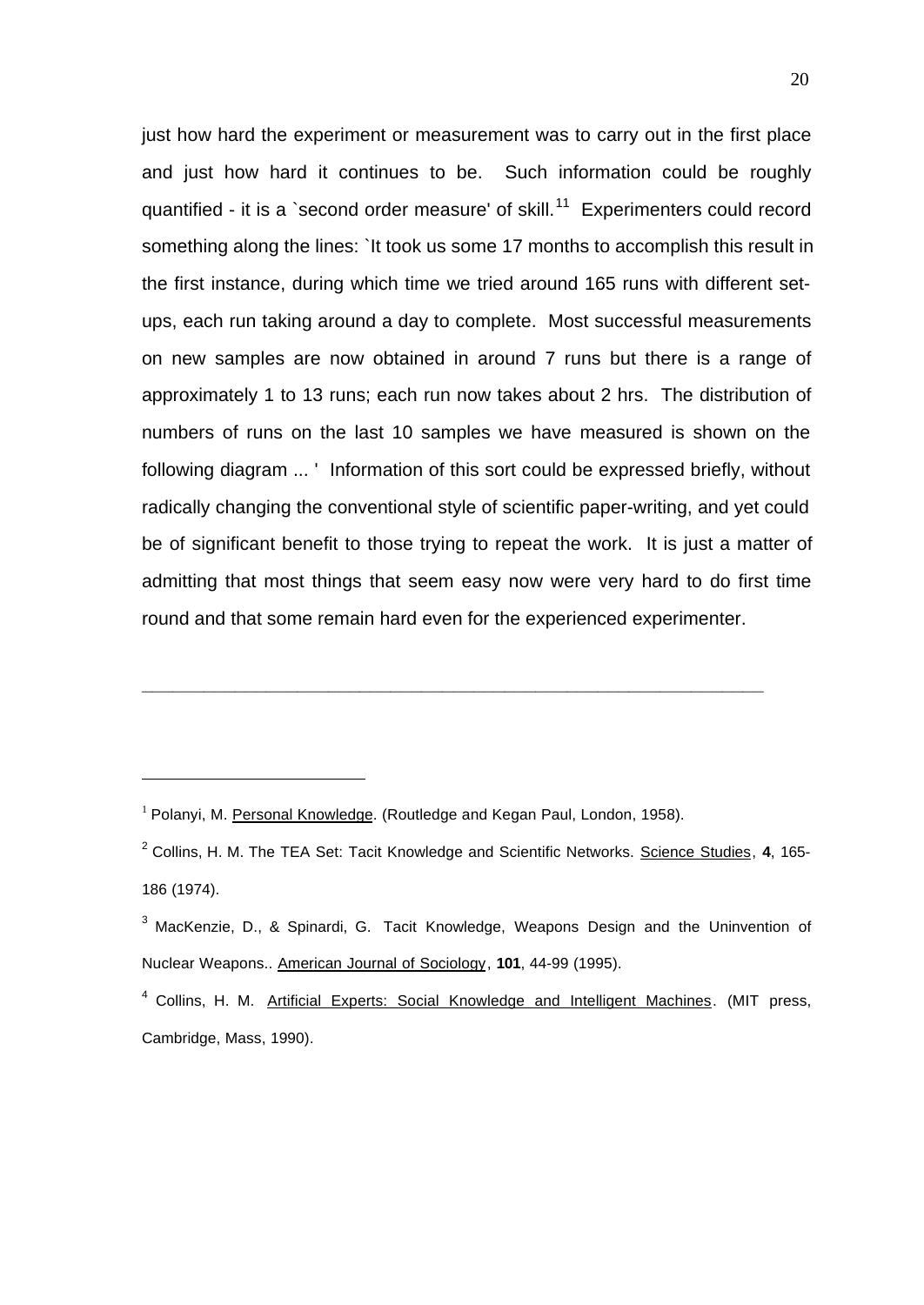<sup>5</sup> Collins, H. M., & Kusch, M. The Shape of Actions: What Humans and Machines Can Do. (MIT Press, Cambridge, Mass, 1998).

<sup>6</sup> Wittgenstein, L. *Philosophical Investigations. (Blackwell, Oxford, 1953).* 

<sup>7</sup> Collins, H. M. Changing Order: Replication and Induction in Scientific Practice. (2nd Edition, University of Chicago Press, Chicago, 1992).

<sup>8</sup> Braginsky, V. B., Checkhov, V. P., & Panov, V. I. Systems with Small Dissipation. (University of Chicago Press, Chicago, 1985). [Translated by Erast Gliner With an Introduction by Kip S. Thorne].

<sup>9</sup> Shapin, S. A Social History of Truth: Civility and Science in Seventeenth-Century England. (University of Chicago Press, Chicago, Ill, 1994).

 $10$  Sibum, H. O. `Reworking the mechanical value of heat: instruments of precision and gestures of accuracy in early Victorian England. Studies in History and Philosophy of Science, **26**, 1, 73- 106 (1995)

<sup>11</sup> Pinch, T., Collins, H. M., & Carbone, L. Inside Knowledge: Second Order Measures of Skill. Sociological Review, **44**, 2, 163-86 (1996).

#### **ACKNOWLEDGEMENTS**

j

This research was supported by UK, ESRC grant No. R000236826. The names of those quoted have been anonymised though their identities will be obvious to researchers in the field. At the request of respondents, quotations have been lightly edited for style, and the amended quotations have been checked by the speakers. I thank members of the Glasgow group for their time and patience and supplying most of my material, members of the Moscow State Group for introducing me to the sapphire problem and reading and commenting on the